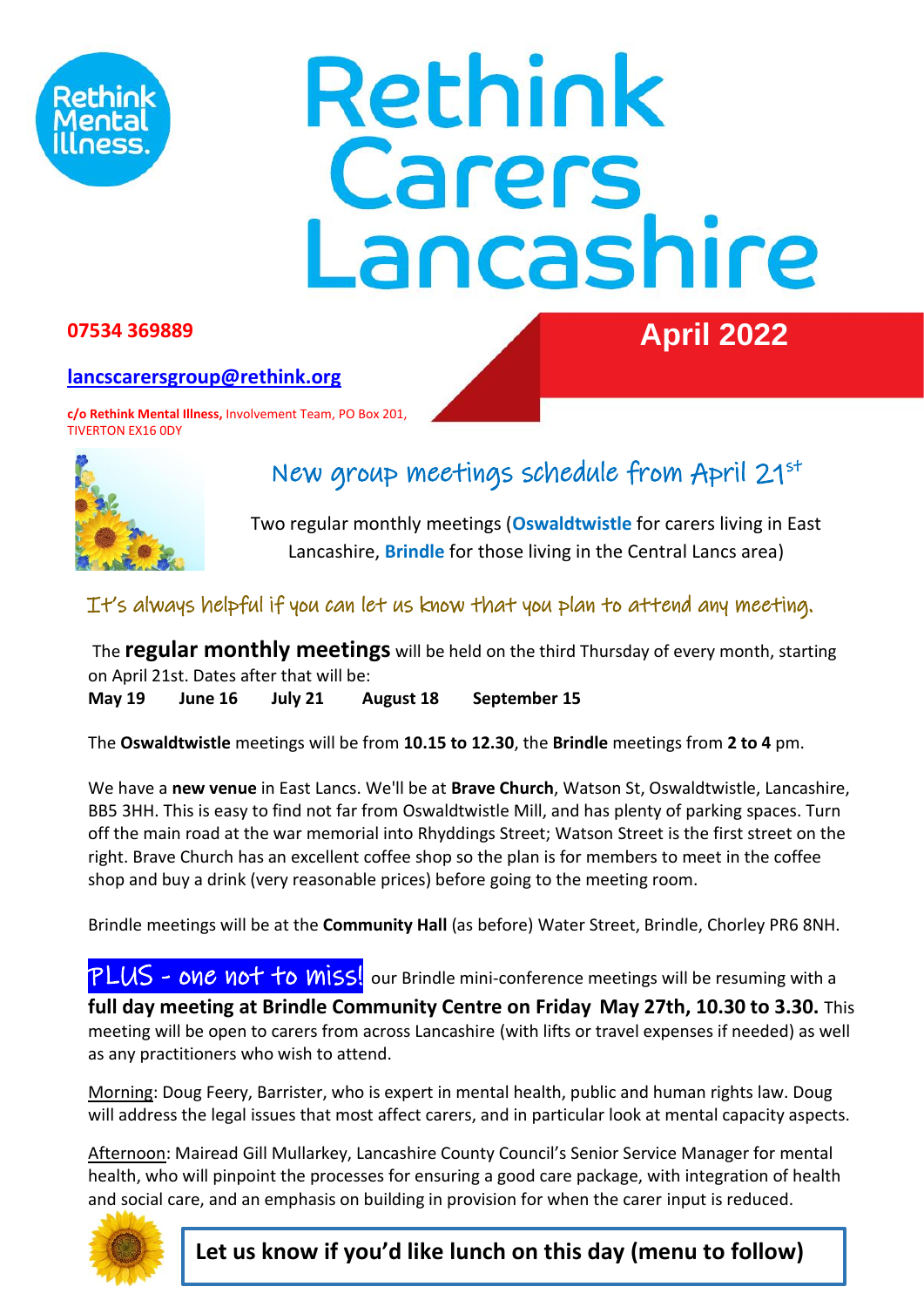## We need to talk about ………

After the last two years, and the sombre events in Ukraine, this seems to be a good time to talk about something on every carer's mind but rarely discussed at length, namely what will happen to those we care for when we're not here. Many of our group members are particularly conscious of this just at the moment, so it's probably useful to highlight the help and advice available from Rethink. It's never too soon to start taking gradual steps towards promoting independence – none of us can know what's around the corner.

There's an excellent section on the Rethink website ([Planning for the future -](https://www.rethink.org/advice-and-information/carers-hub/planning-for-the-future-your-relatives-care-and-support/) your relative's [care and support \(rethink.org\)\)](https://www.rethink.org/advice-and-information/carers-hub/planning-for-the-future-your-relatives-care-and-support/) and a comprehensive factsheet to download / ask us for a copy. You'll find advice about how to talk to your relative on this sensitive subject, how to start getting things in place, how the mental health services should help, and what legal steps can be taken.

In theory, your carers assessment should include support with this problem.

Provision for when a carer becomes unable or unwilling to care should be written into the care plan following a Care Act assessment. Too many of our members tell us they have inadequate (or even non-existent) care plans, and when Mairead comes to our meeting on April 29 we're hoping for a good discussion about how things can be improved in this respect.

We're also arranging a meeting soon with Steve Howells of Arcadia Trust - another longstanding friend to our group. Steve works with Rethink to focus on vulnerable people and provide trust management services, wills, powers of attorney and tax advice, based on what is fair and what is the right thing to do. He's brilliant at explaining very complex legal issues and can discuss individual situations. Watch this space for the meeting date. If you want to prepare for this discussion, look at the Rethink factsheet, available for **trusts** at [https://www.mentalhealthandmoneyadvice.org/en/managing-money/how-do-i-make-a](https://www.mentalhealthandmoneyadvice.org/en/managing-money/how-do-i-make-a-will-or-trust-fund/what-are-discretionary-trusts/)[will-or-trust-fund/what-are-discretionary-trusts/](https://www.mentalhealthandmoneyadvice.org/en/managing-money/how-do-i-make-a-will-or-trust-fund/what-are-discretionary-trusts/) and for **wills**

at [https://www.mentalhealthandmoneyadvice.org/en/managing-money/how-do-i-make-a](https://protect-eu.mimecast.com/s/LDz6Cwm9QTjKqkUxg9vG?domain=mentalhealthandmoneyadvice.org/)[will-or-trust-fund/how-do-i-make-a-will/](https://protect-eu.mimecast.com/s/LDz6Cwm9QTjKqkUxg9vG?domain=mentalhealthandmoneyadvice.org/)

ı **If it's your job to eat a frog, it's best to do it first think in the morning. And if it's your job to eat two frogs, it's best to eat the biggest one first**



So, if you've been putting off tackling this very upsetting subject, think of this quote from Mark Twain and just eat the frog!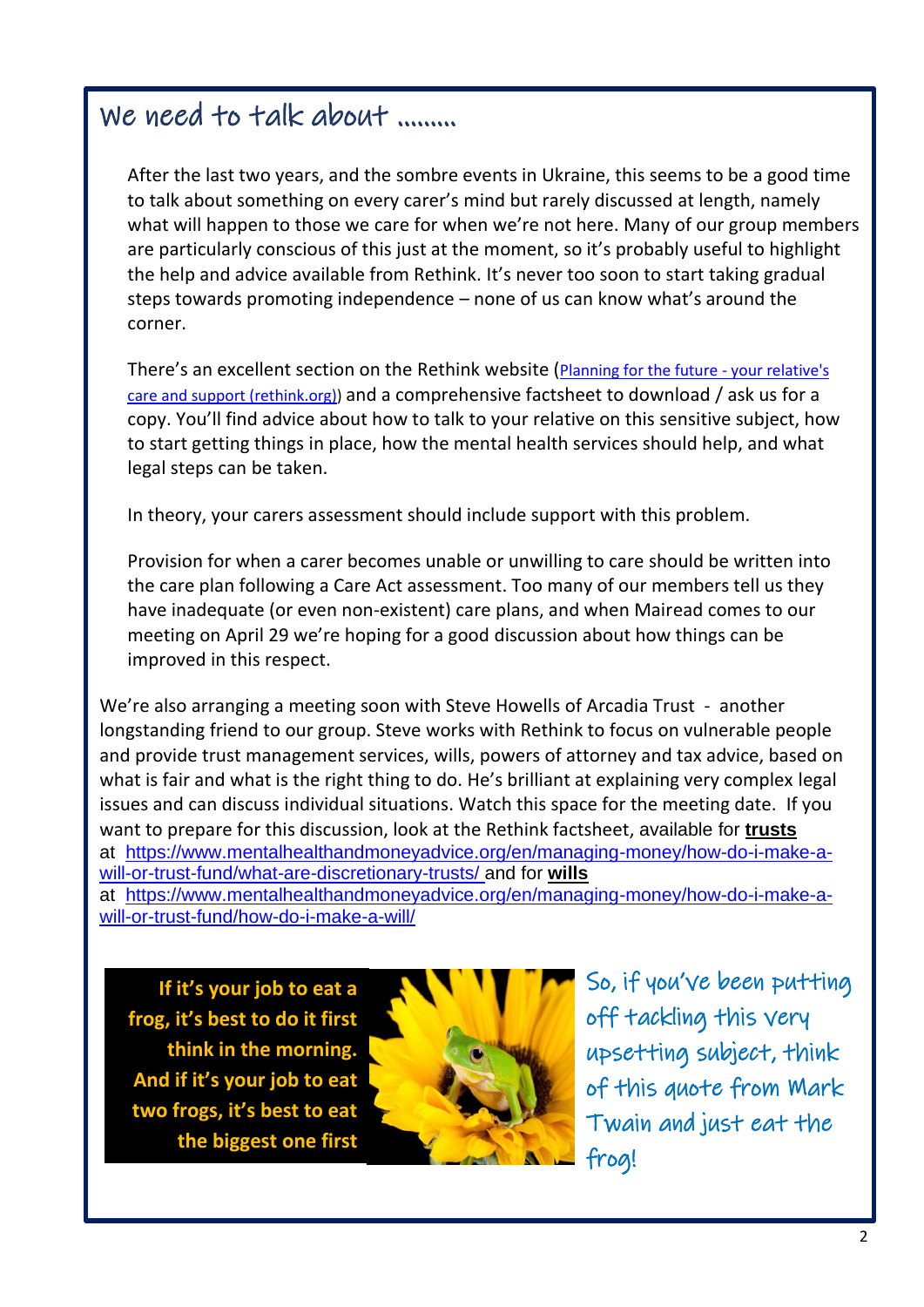

# Rethink's 50<sup>th</sup> birthday - 50 years of changing lives!

**This year is incredibly special: throughout 2022 we will be marking our 50th anniversary. We will be reflecting on the changes in the mental health landscape over the last 50 years and celebrating our role in changing the lives of people severely affected by mental illness, and their carers. But our insatiable desire to fight for a better world for people living with mental illness has never left. And that's why we'll also be looking ahead to the next 50 years, as we continue to lead the way to a better quality of life for everyone severely affected by mental illness. Join us.**

**How it all started:** In May 1970, a man named John Pringle wrote a letter to The Times about his son's experience of schizophrenia and highlighted the lack of care and support for people living with the condition. 400 people responded and the foundations of The National Schizophrenia Fellowship were born. From this, our charity was officially formed on 25 July 1972.

Over the last 50 years, we have been a beacon of hope for everyone affected by severe mental illness. From campaigning on [The Mental Health Act,](https://www.rethink.org/get-involved/campaign-with-us/rights-involvement-and-co-production/act-for-mental-health/) to our award-winning advice and information service, to championing peer support, our message is clear. Everyone affected by mental illness deserves a good quality of life, no matter their circumstances.

**Changing lives, every day:** Today we run over [90 mental health services](https://www.rethink.org/help-in-your-area/about-services-and-groups/) across England that offer front line support for people in their own communities. With the help of volunteers, we also run a further 140 local [peer support groups](https://www.rethink.org/help-in-your-area/support-groups/) and an award-winning [advice and information line](https://www.rethink.org/aboutus/what-we-do/advice-and-information-service/contact-our-advice-information-service/) which receives over 4000 requests for help every year. We're excited to look back over the last 50 years, but it's also vital that we look forward. The mental health conversation has made great strides, but people severely affected by mental illness still need to see meaningful change across all aspects of everyday life.

**The road ahead**: There's still so much work to do. Well-funded mental health support seems further away than ever in the economic uncertainty fuelled by Covid-19. And we see the impact of this in many different ways. People living with severe mental illness still have a shorter life expectancy than others, black people are still four times more likely than their white counterparts to be sectioned. And living with mental illness too often leads to isolation, financial problems and other difficulties. But there is hope. For half a century, our community of groups and services has been built to push the boundaries and improve mental health care. We have a bold vision for the future of mental health care, and we are working hard to make it a reality: our mission to build [Communities that Care](https://www.rethink.org/get-involved/campaign-with-us/resources-and-reports/communities-that-care/) is just beginning.

Urgent campaign launches to increase awareness of psychosis, as research shows a quarter of young people at greatest risk have never heard of it.

A quarter of 18–34-year-olds (24%) say they have not heard of psychosis\* One third (34%) of GB adults said they don't know how confident they would be that they could spot symptoms of psychosis, compared to mental health conditions such as depression and anxiety. Less than half of those polled (48%) say they believe psychosis is something you can recover from, even though accessing early treatment can be life changing. We have launched a new campaign to raise awareness of psychosis and encourage people to seek urgent support if they're concerned about themselves or a loved one. The campaign launch coincides with new research from YouGov, which suggests young people aged 18-34 have the lowest levels of awareness of psychosis (76% compared to 84% for those aged 35+), even though first episodes of psychosis occur most commonly in this age group. Awareness was also noticeably lower among full-time students, with one in three (31%) saying they hadn't heard of psychosis, compared to 18% for people of working status. The timing of the campaign is critical, with the pandemic proving hugely damaging to many young people's mental health. The drive to raise awareness also comes after services experienced an [increase in referrals](https://www.rethink.org/news-and-stories/news/2021/10/symptoms-of-psychosis-significantly-increased-during-pandemic/) of suspected first episodes of psychosis during the pandemic.